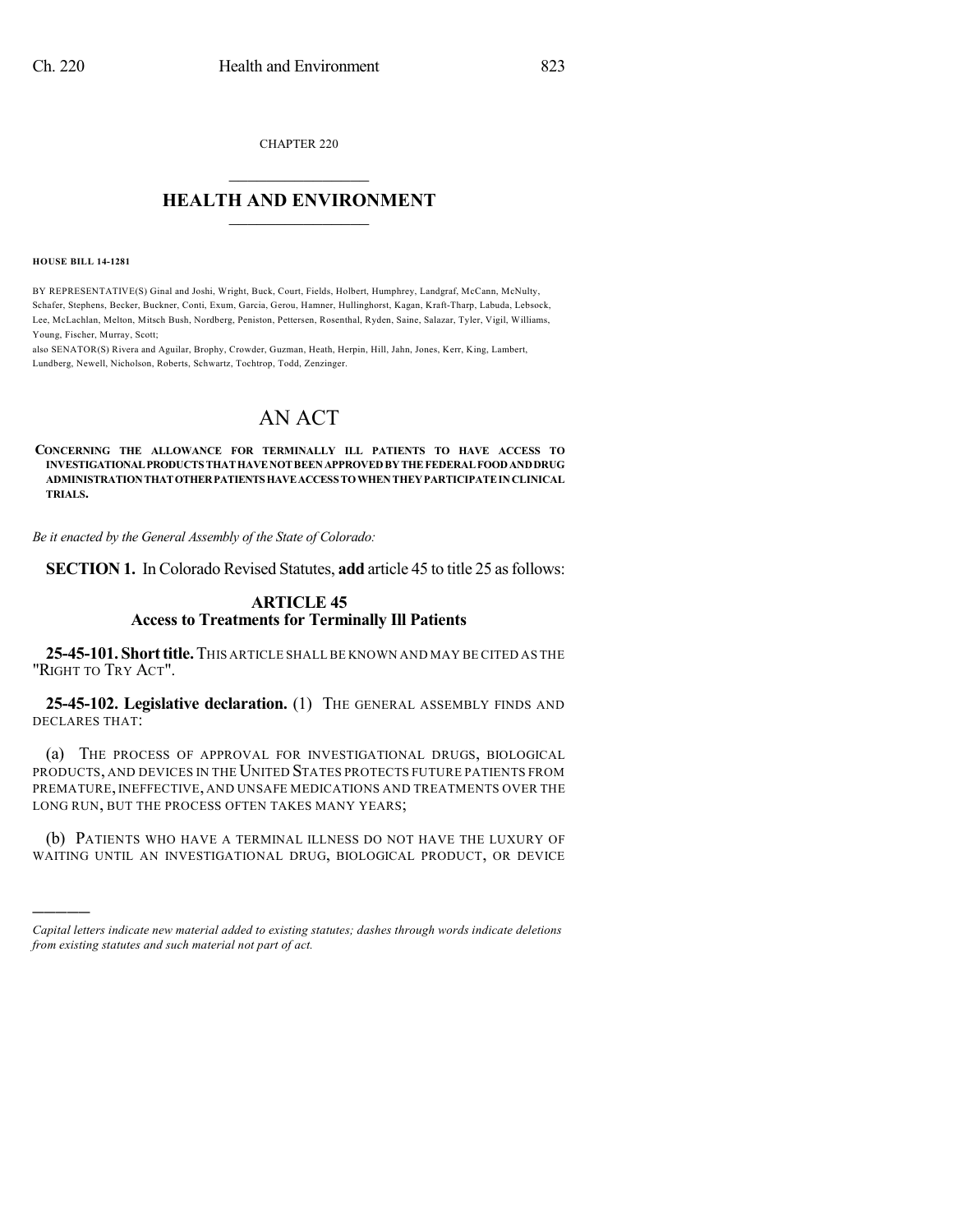RECEIVES FINAL APPROVAL FROM THE UNITED STATES FOOD AND DRUG ADMINISTRATION;

(c) PATIENTS WHO HAVE A TERMINAL ILLNESS HAVE A FUNDAMENTAL RIGHT TO ATTEMPT TO PURSUE THE PRESERVATION OF THEIR OWN LIVES BY ACCESSING AVAILABLE INVESTIGATIONAL DRUGS, BIOLOGICAL PRODUCTS, AND DEVICES;

(d) THE USE OF AVAILABLE INVESTIGATIONAL DRUGS, BIOLOGICAL PRODUCTS, AND DEVICES IS A DECISION THAT SHOULD BE MADE BY THE PATIENT WITH A TERMINAL ILLNESS IN CONSULTATION WITH THE PATIENT'S HEALTH CARE PROVIDER AND THE PATIENT'S HEALTH CARE TEAM, IF APPLICABLE; AND

(e) THE DECISION TO USE AN INVESTIGATIONAL DRUG, BIOLOGICAL PRODUCT, OR DEVICE SHOULD BE MADE WITH FULL AWARENESS OF THE POTENTIAL RISKS, BENEFITS, AND CONSEQUENCES TO THE PATIENT AND THE PATIENT'S FAMILY.

(2) IT IS THE INTENT OF THE GENERAL ASSEMBLY TO ALLOW FOR TERMINALLY ILL PATIENTS TO USE POTENTIALLY LIFE-SAVING INVESTIGATIONAL DRUGS, BIOLOGICAL PRODUCTS, AND DEVICES.

**25-45-103. Definitions.** AS USED IN THIS ARTICLE, UNLESS THE CONTEXT OTHERWISE REQUIRES:

(1) (a) "ELIGIBLE PATIENT" MEANS A PERSON WHO HAS:

(I) A TERMINAL ILLNESS, ATTESTED TO BY THE PATIENT'S TREATING PHYSICIAN;

(II) CONSIDERED ALL OTHER TREATMENT OPTIONS CURRENTLY APPROVED BY THE UNITED STATES FOOD AND DRUG ADMINISTRATION;

(III) BEEN UNABLE TO PARTICIPATE IN A CLINICAL TRIAL FOR THE TERMINAL ILLNESS WITHIN ONE HUNDRED MILES OF THE PATIENT'S HOME ADDRESS FOR THE TERMINAL ILLNESS, OR NOT BEEN ACCEPTED TO THE CLINICAL TRIAL WITHIN ONE WEEK OF COMPLETION OF THE CLINICAL TRIAL APPLICATION PROCESS;

(IV) RECEIVED A RECOMMENDATION FROM HIS OR HER PHYSICIAN FOR AN INVESTIGATIONAL DRUG, BIOLOGICAL PRODUCT, OR DEVICE;

(V) GIVEN WRITTEN, INFORMED CONSENT FOR THE USE OF THE INVESTIGATIONAL DRUG, BIOLOGICAL PRODUCT, OR DEVICE OR, IF THE PATIENT IS A MINOR OR LACKS THE MENTAL CAPACITY TO PROVIDE INFORMED CONSENT, A PARENT OR LEGAL GUARDIAN HAS GIVEN WRITTEN, INFORMED CONSENT ON THE PATIENT'S BEHALF; AND

(VI) DOCUMENTATION FROM HIS OR HER PHYSICIAN THAT HE OR SHE MEETS THE REQUIREMENTS OF THIS PARAGRAPH (a).

(b) "ELIGIBLE PATIENT" DOES NOT INCLUDE A PERSON BEING TREATED AS AN INPATIENT IN A HOSPITAL LICENSED OR CERTIFIED PURSUANT TO SECTION 25-3-101.

(2) "INVESTIGATIONAL DRUG,BIOLOGICAL PRODUCT,OR DEVICE"MEANS A DRUG, BIOLOGICAL PRODUCT,OR DEVICE THAT HAS SUCCESSFULLY COMPLETED PHASE ONE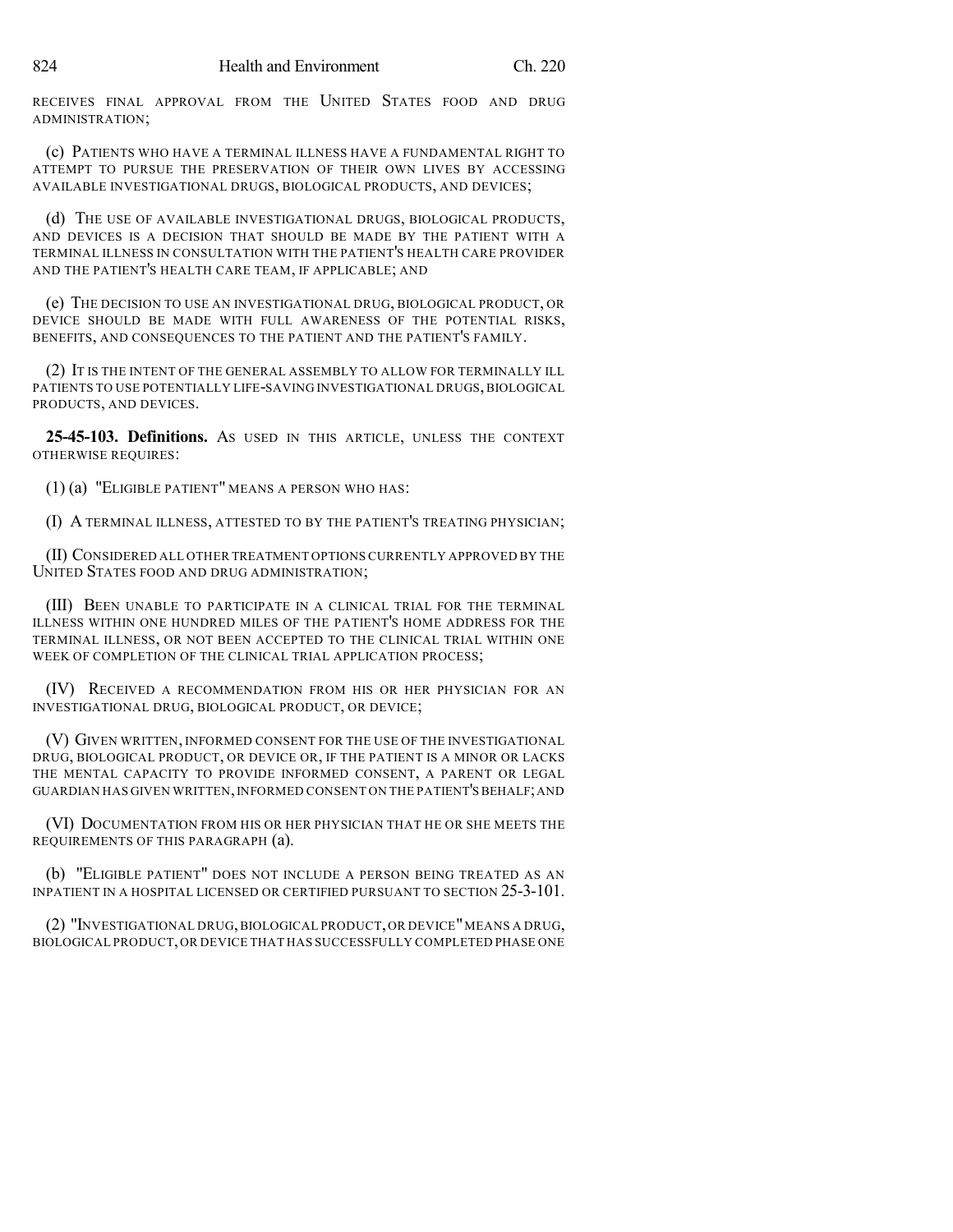## Ch. 220 Health and Environment 825

OF A CLINICAL TRIAL BUT HAS NOT YET BEEN APPROVED FOR GENERAL USE BY THE UNITED STATES FOOD AND DRUG ADMINISTRATION AND REMAINS UNDER INVESTIGATION IN A UNITED STATES FOOD AND DRUG ADMINISTRATION-APPROVED CLINICAL TRIAL.

(3) "TERMINAL ILLNESS" MEANS A DISEASE THAT, WITHOUT LIFE-SUSTAINING PROCEDURES, WILL SOON RESULT IN DEATH OR A STATE OF PERMANENT UNCONSCIOUSNESS FROM WHICH RECOVERY IS UNLIKELY.

(4) "WRITTEN, INFORMED CONSENT" MEANS A WRITTEN DOCUMENT SIGNED BY THE PATIENT AND ATTESTED TO BY THE PATIENT'S PHYSICIAN AND A WITNESS THAT, AT A MINIMUM:

(a) EXPLAINS THE CURRENTLY APPROVED PRODUCTS AND TREATMENTS FOR THE DISEASE OR CONDITION FROM WHICH THE PATIENT SUFFERS;

(b) ATTESTS TO THE FACT THAT THE PATIENT CONCURS WITH HIS OR HER PHYSICIAN IN BELIEVING THAT ALL CURRENTLY APPROVED AND CONVENTIONALLY RECOGNIZED TREATMENTS ARE UNLIKELY TO PROLONG THE PATIENT'S LIFE;

(c) CLEARLY IDENTIFIES THE SPECIFIC PROPOSED INVESTIGATIONAL DRUG, BIOLOGICAL PRODUCT, OR DEVICE THAT THE PATIENT IS SEEKING TO USE;

(d) DESCRIBES THE POTENTIALLY BEST AND WORST OUTCOMES OF USING THE INVESTIGATIONAL DRUG, BIOLOGICAL PRODUCT, OR DEVICE WITH A REALISTIC DESCRIPTION OF THE MOST LIKELY OUTCOME, INCLUDING THE POSSIBILITY THAT NEW, UNANTICIPATED, DIFFERENT, OR WORSE SYMPTOMS MIGHT RESULT, AND THAT DEATH COULD BE HASTENED BY THE PROPOSED TREATMENT, BASED ON THE PHYSICIAN'S KNOWLEDGE OF THE PROPOSED TREATMENT IN CONJUNCTION WITH AN AWARENESS OF THE PATIENT'S CONDITION;

(e) MAKES CLEAR THAT THE PATIENT'S HEALTH INSURER AND PROVIDER ARE NOT OBLIGATED TO PAY FOR ANY CARE OR TREATMENTS CONSEQUENT TO THE USE OF THE INVESTIGATIONAL DRUG, BIOLOGICAL PRODUCT, OR DEVICE;

(f) MAKES CLEAR THAT THE PATIENT'S ELIGIBILITY FOR HOSPICE CARE MAY BE WITHDRAWN IF THE PATIENT BEGINS CURATIVE TREATMENT AND CARE MAY BE REINSTATED IF THE CURATIVE TREATMENT ENDS AND THE PATIENT MEETS HOSPICE ELIGIBILITY REQUIREMENTS;

(g) MAKES CLEAR THAT IN-HOME HEALTH CARE MAY BE DENIED IF TREATMENT BEGINS; AND

(h) STATES THAT THE PATIENT UNDERSTANDS THAT HE OR SHE IS LIABLE FOR ALL EXPENSES CONSEQUENT TO THE USE OF THE INVESTIGATIONAL DRUG, BIOLOGICAL PRODUCT, OR DEVICE, AND THAT THIS LIABILITY EXTENDS TO THE PATIENT'S ESTATE, UNLESS A CONTRACT BETWEEN THE PATIENT AND THE MANUFACTURER OFTHE DRUG, BIOLOGICAL PRODUCT, OR DEVICE STATES OTHERWISE.

**25-45-104. Drug manufacturers - availability of investigational drugs, biological products, or devices - costs - insurance coverage.** (1) A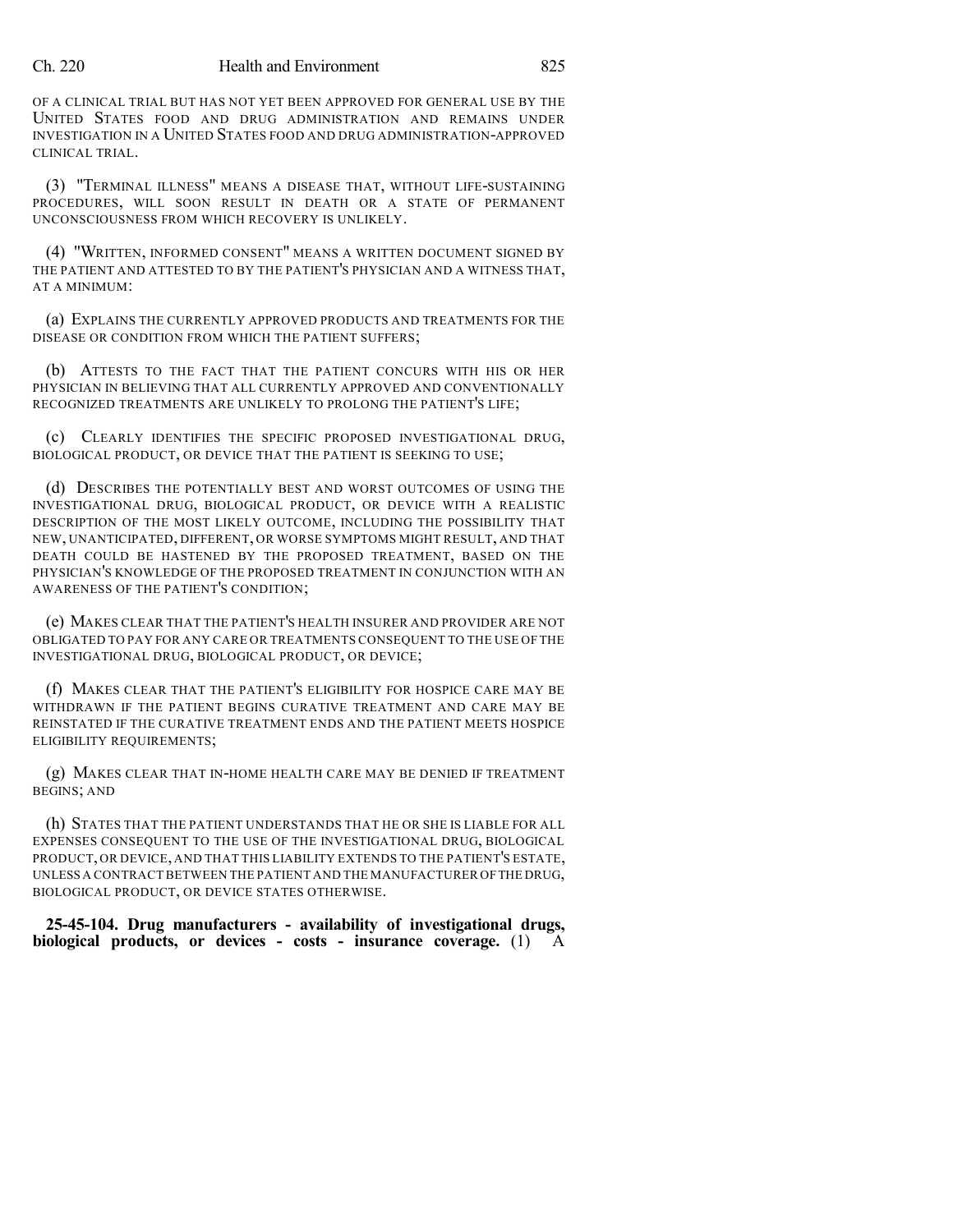MANUFACTURER OF AN INVESTIGATIONAL DRUG, BIOLOGICAL PRODUCT, OR DEVICE MAY MAKE AVAILABLE THE MANUFACTURER'S INVESTIGATIONAL DRUG,BIOLOGICAL PRODUCT, OR DEVICE TO ELIGIBLE PATIENTS PURSUANT TO THIS ARTICLE. THIS ARTICLE DOES NOT REQUIRE THAT A MANUFACTURER MAKE AVAILABLE AN INVESTIGATIONAL DRUG,BIOLOGICAL PRODUCT,OR DEVICE TO AN ELIGIBLE PATIENT.

(2) A MANUFACTURER MAY:

(a) PROVIDE AN INVESTIGATIONAL DRUG, BIOLOGICAL PRODUCT, OR DEVICE TO AN ELIGIBLE PATIENT WITHOUT RECEIVING COMPENSATION; OR

(b) REQUIRE AN ELIGIBLE PATIENT TO PAY THE COSTS OF, OR THE COSTS ASSOCIATED WITH,THE MANUFACTURE OFTHE INVESTIGATIONAL DRUG,BIOLOGICAL PRODUCT, OR DEVICE.

(3)(a) NOTHING IN THIS ARTICLE EXPANDS THE COVERAGE PROVIDED IN SECTIONS 10-16-104 (20) OR 10-16-104.6, C.R.S.

(b) A HEALTH INSURANCE CARRIER MAY, BUT IS NOT REQUIRED TO, PROVIDE COVERAGE FOR THE COST OF AN INVESTIGATIONAL DRUG, BIOLOGICAL PRODUCT, OR DEVICE.

(c) AN INSURER MAY DENY COVERAGE TO AN ELIGIBLE PATIENT FROM THE TIME THE ELIGIBLE PATIENT BEGINS USE OF THE INVESTIGATIONAL DRUG, BIOLOGIC PRODUCT, OR DEVICE THROUGH A PERIOD NOT TO EXCEED SIX MONTHS FROM THE TIME THE INVESTIGATIONAL DRUG, BIOLOGIC PRODUCT, OR DEVICE IS NO LONGER USED BY THE ELIGIBLE PATIENT; EXCEPT THAT COVERAGE MAY NOT BE DENIED FOR A PREEXISTING CONDITION AND FOR COVERAGE FOR BENEFITS WHICH COMMENCED PRIOR TO THE TIME THE ELIGIBLE PATIENT BEGINS USE OF SUCH DRUG, BIOLOGIC PRODUCT OR DEVICE.

(4) IF A PATIENT DIES WHILE BEING TREATED BY AN INVESTIGATIONAL DRUG, BIOLOGICAL PRODUCT, OR DEVICE, THE PATIENT'S HEIRS ARE NOT LIABLE FOR ANY OUTSTANDING DEBT RELATED TO THE TREATMENT OR LACK OF INSURANCE DUE TO THE TREATMENT.

**25-45-105. Action against health care provider's license or medicare certificationprohibited.**NOTWITHSTANDING ANY OTHER LAW,A LICENSING BOARD MAY NOT REVOKE, FAIL TO RENEW, SUSPEND, OR TAKE ANY ACTION AGAINST A HEALTH CARE PROVIDER'S LICENSE ISSUED PURSUANT TO TITLE 12, C.R.S., BASED SOLELY ON THE HEALTH CARE PROVIDER'S RECOMMENDATIONS TO AN ELIGIBLE PATIENT REGARDING ACCESS TO OR TREATMENT WITH AN INVESTIGATIONAL DRUG, BIOLOGICAL PRODUCT, OR DEVICE, AS LONG AS THE RECOMMENDATIONS ARE CONSISTENT WITH MEDICAL STANDARDS OF CARE.ACTION AGAINST A HEALTH CARE PROVIDER'S MEDICARE CERTIFICATION BASED SOLELY ON THE HEALTH CARE PROVIDER'S RECOMMENDATION THAT A PATIENT HAVE ACCESS TO AN INVESTIGATIONAL DRUG, BIOLOGICAL PRODUCT, OR DEVICE IS PROHIBITED.

**25-45-106. Accessto investigational drugs, biological products, and devices.** AN OFFICIAL, EMPLOYEE, OR AGENT OF THIS STATE SHALL NOT BLOCK OR ATTEMPT TO BLOCK AN ELIGIBLE PATIENT'S ACCESS TO AN INVESTIGATIONAL DRUG,